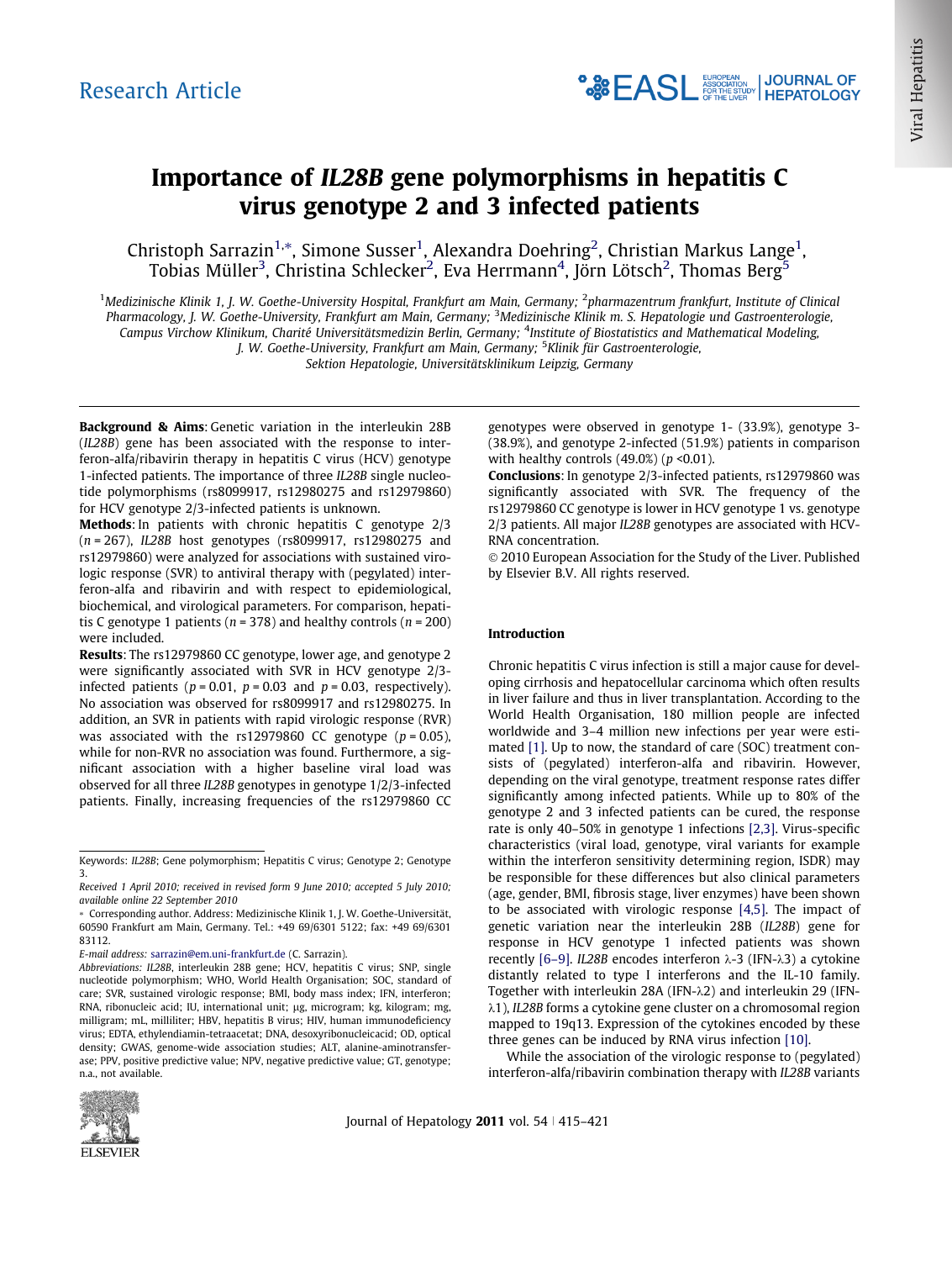<span id="page-1-0"></span>in HCV genotype 1 infected patients was shown and confirmed in several independent studies, little is known about the importance of these IL28B polymorphisms for genotype 2 or 3 infected patients [\[11,12\].](#page-6-0)

In the present study, the three main IL28B single nucleotide polymorphisms (SNPs), which had so far shown the strongest association with virologic response (rs12979860, rs8099917, and rs12980275) in genotype 1 infected patients, were investigated in HCV genotype 2/3 infected patients ( $n = 267$ ) in correlation with epidemiological, biochemical, and virological parameters as well as in response to antiviral therapy with (pegylated) interferon-alfa and ribavirin. For comparison, epidemiological IL28B genotype frequencies in patients with chronic HCV genotype 1 infection  $(n = 378)$  and healthy controls  $(n = 200)$  were investigated.

### Methods

#### Patients

Consecutive patients infected with the HCV genotype  $2/3$  ( $n = 267$ ; genotype 2,  $n = 77$ ; genotype 3,  $n = 190$ ), who presented at tertiary hepatology referral centers at University Hospitals in Frankfurt, Homburg/Saar, and Berlin between 1998 and 2008, were enrolled. Epidemiological, biochemical, and virological characteristics of these patients are shown in Table 1. Antiviral therapy with known virologic outcome was performed in 205/267 patients. The treatment consisted of standard interferon-alfa 2a/b 3 million IU three times per week, pegylated interferon-alfa 2a 180 µg per week or pegylated interferon-alfa 2b 1.5 µg per kg body weight and week in combination with ribavirin 600–1400 mg per day according to body weight for 24–48 weeks. Sustained virologic response was defined as HCV RNA negativity by a sensitive assay (detection limit <50 IU/ml) at least 24 weeks after termination of antiviral therapy. Virologic relapse was defined as HCV RNA undetectable at the end-of-treatment but positive thereafter and virologic nonresponse as HCV RNA detectability throughout the entire therapy of at least 24 weeks. In addition, patients from an ongoing German multicenter study (INDIV-2) [\[13\]](#page-6-0) and a random sample of healthy volunteers  $(n = 200)$  were enrolled for IL28B genotyping, as controls.

Race was obtained from patient charts based on self-definition. All patients and controls in the present study were of Caucasian origin.

Analyses on viral load were limited to patients with available HCV RNA concentration at baseline before initiation of antiviral therapy. HCV RNA viral load was measured by Cobas Amplicor Monitor 2.0, Cobas TaqMan HCV (Roche Diagnostics, Mannheim, Germany), Siemens Versant Quantitative bDNA 3.0 (Siemens Diagnostics, Eschborn, Germany), or National Genetics Institute SuperQuant (NGI, Culver City, CA, USA) assays.

HCV genotyping was performed by a reverse hybridisation assay (InnoLipa, HCV assay vs1, Innogenetics, Zwijnaarde, Belgium).

Co-infection with hepatitis B virus (HBV) and human immunodeficiency virus (HIV) was excluded in all patients by standard serological tests (HBs antigen, HIV-1/2 antibodies).

Histological results of liver biopsies were classified by local pathologists at the different study sites according to internationally standardized criteria. For better comparison between the different local pathologists the individual fibrosis stage was documented as stage 0–1, stage 2 or stage 3–4 (i.e., absence or minimal fibrosis, moderate fibrosis, or advanced fibrosis/presence of cirrhosis).

The clinical studies were approved by local ethics committees. Written informed consent was obtained from all patients and healthy controls and the study was performed in accordance with provisions of the Declaration of Helsinki and Good Clinical Practice guidelines.

#### DNA collection and extraction

Blood was collected into EDTA tubes. Genomic DNA was extracted using the QIAamp DNA Blood Mini Kit (Qiagen, Hilden, Germany) according to the manufacturer's instructions. DNA quality was assessed by calculating the absorbance ratio OD260nm/280nm using NanoDrop model ND-1000 (PeqLab, Erlangen).

#### IL28B genotyping

IL28B variants rs8099917T>G, rs12979860C>T and rs12980275A>G were diagnosed from whole blood samples using validated Pyrosequencing™ assays. Primers for amplification were rs8099917: forward primer: 5'-TCATCCCACTTCTGGAACA AA-3', reverse primer: 5'-biotin-TGGGAGAATGCAAATGAGAGATAA-3'; rs12979860: forward primer: 5'-ATTCCTGGACGTGGATGGGTACT-3', reverse primer: 5'-biotin-GGAGCGCGGAGTGCAATT-3'; rs12980275: forward primer: 5'-GTCAGTGAAATAAGC CAGTCTCAA-3', reverse primer: 5'-biotin-TACATTGTTCGGCAAGCAATCT-3'.Sequencing primers required for the detection of a short DNA sequence around the SNP of interest were rs8099917: 5'-TTTTCCTTTCTGTGAGC-3'; rs12979860: 5'-AGCTCCCCG AAGGCG-3'; and rs12980275: 5'-GAAGTCAAATTCCTAGAAAC-3'). Sequencing analysis took place on a PSQ 96 MA System using Pyrosequencing-specific enzyme mix, substrate mix, and nucleotides (PyroMark™ Gold Q96 reagents set for SNP genotyping and mutation analysis; Qiagen GmbH, Hilden, Germany). The development of IL28B genotyping assays is described in detail elsewhere [\[14\]](#page-6-0). Two samples of each genotype per SNP were conventionally sequenced by an independent laboratory (AGOWA GmbH, Berlin, Germany) and implemented as positive controls into all local sequencing runs. Genotyping was performed at Frankfurt University Hospital in a blinded fashion relative to the HCV genotype and treatment status.

|  |  | Table 1. Epidemiological, biochemical, virological, and histological characteristics of patients infected with HCV genotypes 1 and 2/3. |  |
|--|--|-----------------------------------------------------------------------------------------------------------------------------------------|--|
|--|--|-----------------------------------------------------------------------------------------------------------------------------------------|--|

| Variable                        | $GT1(n = 378)$  | $GT2/3$ (n = 267) | $GT2 (n = 77)$  | $GT3(n = 190)$  |
|---------------------------------|-----------------|-------------------|-----------------|-----------------|
| Age (years, mean $\pm$ SD)      | $45.8 \pm 11.3$ | $45.6 \pm 10.7$   | $51.4 \pm 11.9$ | $43.3 \pm 9.3$  |
| Sex (male)                      | 194 (52.1%)     | 145 (54.1%)       | 43 (56.6%)      | 101 (53.4%)     |
| $ALT$ (mean $\pm$ SD)           | $82 \pm 60$     | $78 \pm 73$       | $63.5 \pm 53.1$ | $84.3 \pm 78.8$ |
| HCV RNA ( $log$ IU/ml $\pm$ SD) | $5.6 \pm 0.7$   | $5.9 \pm 0.7$     | $6.0 \pm 0.7$   | $5.9 \pm 0.7$   |
| <b>HCV RNA</b>                  |                 |                   |                 |                 |
| <600,000 IU/ml                  | 203 (55.3%)     | 90 (39.3%)        | 21 (32.3%)      | 69 (42.1%)      |
| ≥600.000 IU/ml                  | 164 (44.7%)     | 139 (60.7%)       | 44 (67.7%)      | 95 (57.9%)      |
| SVR*                            | n.a.            | 160 (78.0%)       | 51 (87.9%)      | 109 (74.2%)     |
| Relapse*                        | n.a.            | 25 (12.2%)        | $5(8.6\%)$      | 20 (13.6%)      |
| Non-response*                   | n.a.            | 20 (9.8%)         | $2(3.5\%)$      | 18 (12.2%)      |
| <b>METAVIR</b> fibrosis stage   |                 |                   |                 |                 |
| $F0-1$                          | 227 (65%)       | 72 (41.1%)        | 22 (46.8%)      | 50 (39.1%)      |
| F <sub>2</sub>                  | 74 (21.2%)      | $51(29.1\%)$      | $10(21.3\%)$    | 41 (32.0%)      |
| F3-4                            | 48 (13.8%)      | 52 (29.7%)        | 15 (31.9%)      | 37 (28.9%)      |
|                                 |                 |                   |                 |                 |

GT, genotype; SD, standard deviation; n.a., not available.

\* Antiviral therapy with virologic response data is available in 205/267 genotype 2/3 patients.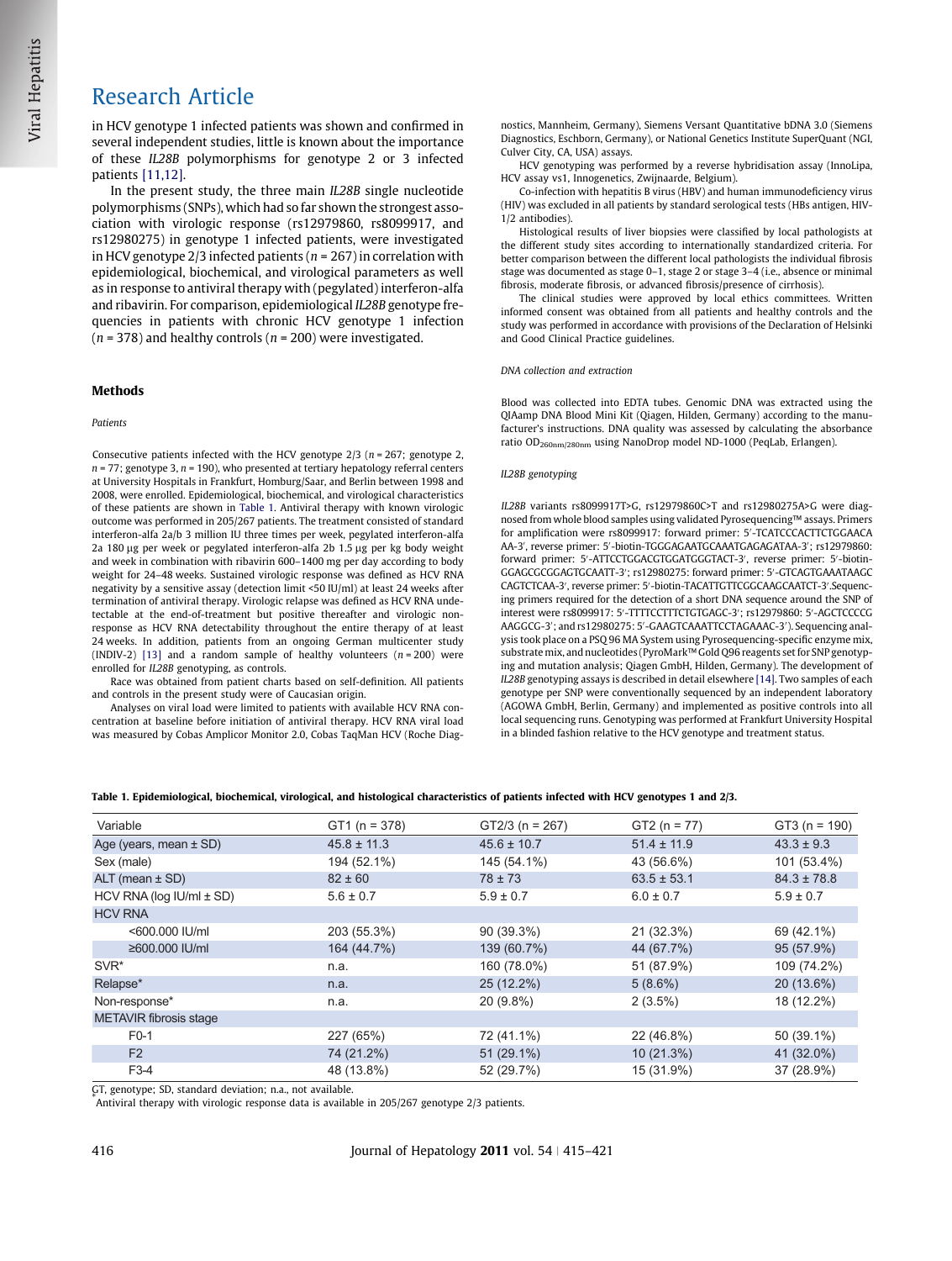# JOURNAL OF HEPATOLOGY

Table 2. Predictors of sustained virologic response (IL28B rs12979860 CC genotype, age, sex, ALT, HCV RNA concentration, liver fibrosis) in genotype 2/3 infected patients.

| Predictor                    | Univariate nonparametric analysis |                 |                 | Multivariate logistic regression       |  |  |
|------------------------------|-----------------------------------|-----------------|-----------------|----------------------------------------|--|--|
|                              | GT2/3                             | GT <sub>2</sub> | GT <sub>3</sub> |                                        |  |  |
| HCV genotype 2               | $p = 0.03$                        |                 |                 | $p = 0.006$ (OR 4.0; 95% CI 1.5, 10.7) |  |  |
| rs12979860 CC vs. CT/TT      | $p = 0.01$                        | $p = 0.16$      | $p = 0.05$      | $p = 0.009$ (OR 2.8; 95% CI 1.3, 6.0)  |  |  |
| rs8099917 TT vs. TG/GG       | $p = 0.37$                        | $p = 0.13$      | $p = 0.91$      | n.a.                                   |  |  |
| rs12980275 AA vs. AG/GG      | $p = 0.12$                        | $p = 0.13$      | $p = 0.50$      | n.a.                                   |  |  |
| Lower Age                    | $p = 0.03$                        | $p = 0.07$      | $p = 0.02$      | $p = 0.004$ (OR 1.1; 95% CI 1.02, 1.1) |  |  |
| Sex                          | $p = 0.94$                        | $p = 0.88$      | $p = 0.91$      | n.a.                                   |  |  |
| <b>ALT</b>                   | $p = 0.10$                        | $p = 0.92$      | $p = 0.11$      | n.a.                                   |  |  |
| <b>HCV RNA concentration</b> | $p = 0.11$                        | $p = 0.20$      | $p = 0.33$      | n.a.                                   |  |  |
| Fibrosis stage               | $p = 0.04$                        | $p = 0.09$      | $p = 0.11$      | n.a.                                   |  |  |

Odds ratios are for age (per year), HCV genotype (3 vs. 2), rs12979860 (CT/TT vs. CC). n.a., not applicable, because only parameters which were significant in GT2/3 patients and additionally in GT2 or in GT3 patients, when analyzed separately, were included in the multivariate analysis.

#### Statistical analysis

Predictors for sustained virological response were assessed by univariate and multivariate logistic regression analysis. Multivariate analysis included all significant parameters from univariate analysis as well as the parameters which were available from all patients. Differences between groups were assessed by  $\chi^2$  test and Wilcoxon–Mann–Whitney U test as appropriate. The Yates-Cochran-Test was used to determine the association between IL28B, the rs12979860 CC genotype, SVR, and rapid virologic response. The Hardy–Weinberg equilibrium was assessed with an exact conditional test implemented in the hwde package version 0.61 of R (R Foundation for Statistical Computing, Vienna, Austria). All tests were two-sided and p-values below 5% were considered significant.

For correlation with virologic response, all 205 HCV genotype 2 or 3 patients were included in the analysis with 160 SVR and 45 non-SVR patients. According to a power analysis, we were able to detect a difference of at least 25% in the prevalence of the CC genotype with a power of at least 87.5%.

### Results

Association of IL28B genotypes with virologic response to PEG-IFN $\alpha$ and ribavirin therapy in HCV genotype 2/3 infected patients

Clinical characteristics of HCV genotype 2/3 infected patients are shown in [Table 1](#page-1-0). In 205/267 patients antiviral combination therapy with (pegylated) interferon and ribavirin was completed and the virologic treatment outcome was known. From the known parameters associated with sustained virologic response, in the present study only age ( $p = 0.03$ ), genotype 2 ( $p = 0.03$ ), and fibrosis stage ( $p = 0.04$ ) were significant, while sex, ALT, and HCV RNA concentration at baseline were not associated with sustained virologic response (Table 2). [Fig. 1](#page-3-0)A–C show the IL28B genotyping results of patients with chronic hepatitis C genotype 2/3 infection for the three SNPs related to virologic response.

Statistical analysis identified rs12979860 as being significantly associated with virologic response to (PEG)-IFNa/ribavirin treatment in HCV genotype 2 and 3 infected patients ( $p = 0.01$ ). Rates of sustained virologic response, relapse, and non-response were 78%, 12%, and 10%, respectively in the entire cohort of genotype 2/3 infected patients. For patients with the rs12979860 CC genotype a higher SVR rate (87.4%) was observed in comparison with CT and TT genotypes (70.7% and 73.1%) ([Fig. 1A](#page-3-0)). For virologic relapse, a variable association with the different rs12979860 genotypes was observed [\(Fig. 1](#page-3-0)B). The most pronounced difference was observed for virologic non-response. Only 3.4% of patients with the CC genotype vs. 13.0% and 19.2% with the CT and TT genotypes, respectively, were virologic non-responders ([Fig. 1](#page-3-0)C).

Due to the high SVR rates obtained in genotype 2/3 infected patients, the sensitivity for prediction of a sustained virologic response in patients with the rs12979860 CC genotype vs. the CT/TT genotype was only 47.5% (47.5% of all SVR patients had the rs12979860 CC genotype, [Fig. 2](#page-3-0)), while a high specificity for the exclusion of non-response in patients with the rs12979860 CC genotype with 85.0% (85.0% of non-responders had rs12979860 CT/TT genotypes) was observed [\(Fig. 2](#page-3-0)).

The rapid virologic response (RVR) rates for the rs12979860 CC, CT, and TT genotypes were 87%, 77%, and 64%, respectively, but this failed to be statistically significant ( $p = 0.17$ ). For SVR in patients who achieved an RVR, a significant correlation with the rs12979860 genotype was observed ( $p = 0.05$ ), while for SVR in non-RVR patients no association was found  $(p = 0.48)$  ([Fig. 4\)](#page-4-0).

Genome-wide association studies also described the rs12980275 and rs8099917 genotypes as predictive for treatment outcome in HCV genotype 1 patients. In the present study, in genotype 2/3 infected patients with the favorable genotypes (rs8099917 TT and rs12980275 AA) high SVR rates of 80.5% and 83.9%, but also in the unfavorable genotypes (rs8099917 GG and rs12980275 GG) high SVR rates of 87.5% and 80.0% in comparison with 78.0% in the overall cohort, were observed [\(Fig. 1A](#page-3-0)). The unfavorable genotype (rs8099917 GG and rs12980275 GG) was more rarely associated with virologic relapse. Furthermore, a trend towards lower frequency of the genotypes rs8099917 TT and rs12980275 AA was observed in non-responder patients ([Fig. 1B](#page-3-0) and C). However, in the present study, for genotype 2/3 infected patients, no statistically significant association between the IL28B rs8099917 and rs12980275 genotypes with virologic response, was observed.

Multivariate analysis revealed that lower age, HCV genotype 2, and the rs12979860 CC genotype were significantly associated with sustained virologic response (Table 2).

### Association of the IL28B genotype with ALT, HCV RNA concentration and fibrosis

In addition to an association with virologic response, the IL28B genotypes could also be related to biochemical, virological, and histological parameters. ALT levels, HCV RNA concentration at base-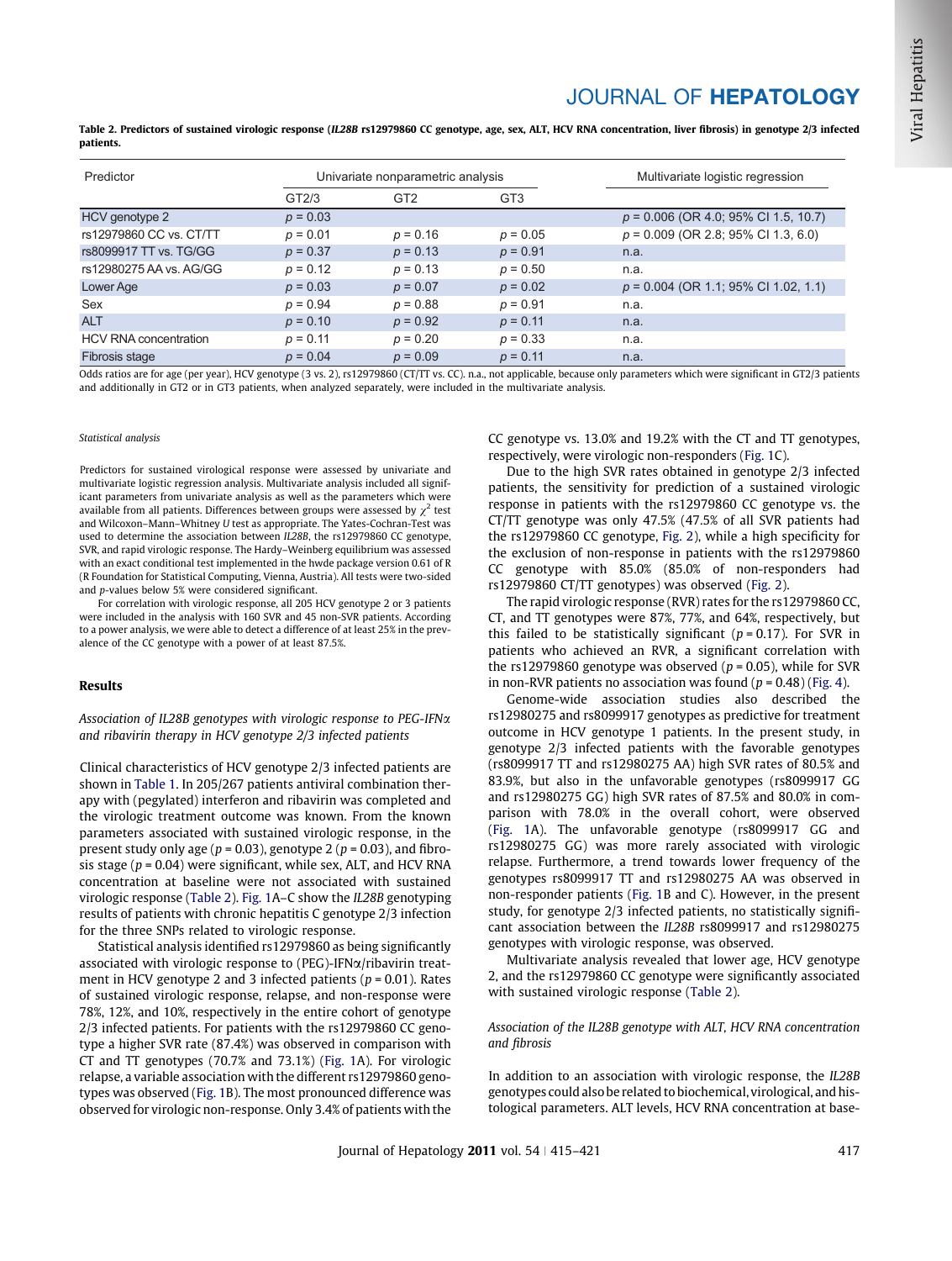## <span id="page-3-0"></span>Research Article



Fig. 1. Association of the IL28B genotypes with (A) sustained virologic response (SVR), (B) relapse, (C) non-response (NR) to (pegylated) interferonalfa and ribavirin in HCV genotype 2/3 infected patients.

line and the fibrosis stage were correlated with the IL28B SNPs rs12979860, rs8099917, and rs12980275. For higher ALT values, a significant association was observed for the rs12979860 CC genotype in HCV genotype 2/3 infected patients and for the rs12980275



Fig. 2. Frequency of rs12979860 CC genotype in HCV genotype 2, genotype 3, and genotype 2/3 infected patients and association to different treatment outcomes (SVR, Relapse, Non-response).



Fig. 3. Frequencies of the IL28B rs12979860 CC genotypes in HCV genotype 1, 2, and 3 infected patients compared to healthy controls.

AA genotype in HCV genotype 1 infected patients. In addition, for the remaining major IL28B genotypes, we observed a trend towards increased association with higher ALT levels [\(Table 3\)](#page-4-0). A higher HCV RNA concentration was significantly associated with the TT genotype of rs8099917, the CC genotype of rs12979860, and the AA genotype of rs12980275 for HCV genotype 1 and genotype 2/ 3 infected patients ([Table 3\)](#page-4-0). Finally, the rs8099917 TT genotype was significantly associated with a higher fibrosis stage in HCV genotype 1 infected patients [\(Table 3](#page-4-0)).

### Frequencies of the IL28B genotypes in HCV genotype 2, 3 compared with HCV genotype 1 and healthy controls

Frequencies of the IL28B genotypes in HCV genotype 1, 2, and 3 infected patients as well as healthy controls are shown in [Table 4](#page-5-0). There were no significant deviations from the Hardy–Weinberg equilibrium  $(p > 0.10)$ . In the present study, only the rs12979860 CC genotype was associated with virologic response in genotype 2/3 infected patients. For genotype 1 infected patients, a lower frequency of the rs12979860 CC genotype in comparison with the healthy control was reported previously [\[6\]](#page-6-0) and this could be confirmed in the present study (genotype 1, 33.9% vs. healthy control, 49%). Interestingly, for the HCV geno-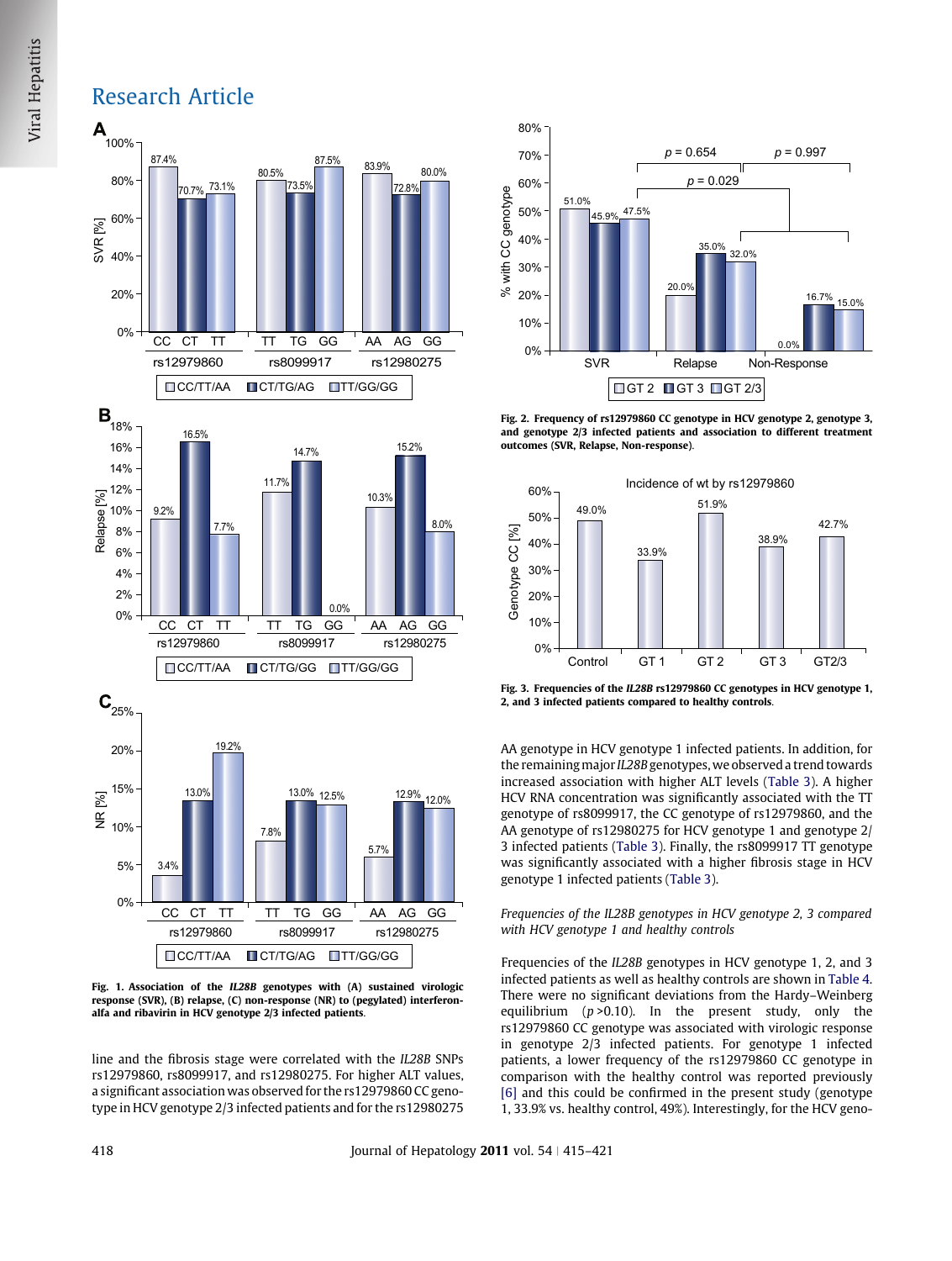<span id="page-4-0"></span>

Fig. 4. Correlation of the IL28B rs12979860 genotype with (A) RVR, (B) SVR in RVR patients and (C) SVR in non-RVR patients infected with HCV genotype 2/3.

type 2/3 patients, an intermediate frequency of the rs12979860 CC genotype (42.7%) was obtained [\(Table 4,](#page-5-0) [Fig. 3](#page-3-0)). The difference between HCV genotype 1 infected patients and healthy controls had a high level of statistical significance ( $p$  <0.001), while the difference between control subjects and HCV genotype 2/3 patients was not significant ( $p = 0.116$ ). Separate analysis of genotype 2 and 3 infected patients showed that a significant difference is present between genotype 1 and 2 ( $p = 0.045$ ), but not for genotype 1 and 3 ( $p = 0.43$ ) infected patients, for the frequency of the rs12979860 CC genotype (33.9%, 51.9%, 38.9%) [\(Fig. 3\)](#page-3-0).

## JOURNAL OF HEPATOLOGY

### Discussion

Parameters for the prediction of sustained virologic response in patients with chronic hepatitis C before initiation of antiviral therapy are important in order to be able to estimate the potential for treatment success. They can help clinicians in the decision on whether or not to start antiviral therapy and this information can also motivate patients who might have a high chance for virologic response. Different studies have shown that HCV genotype, HCV RNA concentration, age, gender, BMI, fibrosis stage, alanine aminotransferase (ALT), and gamma glutamyltranspeptidase (GGT) levels, insulin resistance as well as host genetic polymorphisms of several genes (HLA, chemokines, interleukins and IFN-stimulated genes) are associated with sustained virologic response [\[4,5,15,16\].](#page-6-0) However, in clinical practice guidelines only the HCV genotype and HCV RNA concentration at baseline are currently recommended to be used in order to determine treatment duration in response to guided therapy approaches [\[17–](#page-6-0) [19\]](#page-6-0). Most recently, three genome wide association studies reported associations of different SNPs in IL28B (interferon lambda gene region) with response to antiviral therapy [\[6–8\]](#page-6-0). Here, in HCV genotype 1 infected patients a highly significant correlation of sustained virologic response to interferon-alfa/ ribavirin combination treatment was observed with the genotypes rs12979860 CC, rs8099917 TT, and rs12980275 AA. In the present study, the importance of these three major IL28B SNPs for European patients with HCV genotype 2/3 infection was investigated.

The main result of this study is that in genotype 2/3 infected patients only a significant association of the rs12979860 CC genotype with SVR was observed. This is in line with a recent study on a relative small cohort of genotype  $2/3$  infected patients ( $n = 45$ ) by McCarthy et al., in which only rs12979860 was investigated and also found to be associated with SVR [\[12\]](#page-6-0). Because of the high SVR rates of genotype 2/3 infected patients to interferonalfa/ribavirin combination therapy, differences among patients with and without the rs12979860 CC genotype were much smaller than in genotype 1 patients. Ge et al. reported a twofold greater rate of SVR for the rs12979860 CC genotype in comparison with the TT genotype [\[6\]](#page-6-0), while in the present study 87.4% of patients with the rs12979860 CC genotype vs. 73.1% of patients with the TT genotype achieved an SVR. Because of the high natural SVR rates of genotype 2/3 infected patients, differences between the rs12979860 CC vs. the non-CC genotype patients became more evident for virologic non-response. Only 47.5% of all patients with SVR had the rs12979860 CC genotype but 85% of patients with virologic non-response had CT or TT genotypes.

Table 3. Correlation of biochemical, virological, and histological parameters of genotype 1 ( $n = 371$ ) and 2/3 ( $n = 241$ ) infected patients with different IL28B genotypes.

| Variable                     |              | rs12979860 | rs8099917    |         | rs12980275        |         |
|------------------------------|--------------|------------|--------------|---------|-------------------|---------|
|                              | CC vs. CT/TT |            | TT vs. TG/GG |         | AA vs. AG/GG      |         |
|                              | GT1 P        | GT2/3 P    | GT1 P        | GT2/3 P | GT <sub>1</sub> P | GT2/3 P |
| <b>Higher ALT</b>            | 0.065        | 0.011      | 0.095        | 0.077   | 0.030             | 0.066   |
| Higher HCV RNA concentration | < 0.001      | < 0.001    | < 0.001      | 0.017   | < 0.001           | < 0.001 |
| Higher fibrosis stage        | 0.173        | 0.850      | 0.032        | 0.802   | 0.137             | 0.589   |

Calculation is based on genotype 2/3 and genotype 1 infected patients with available data on ALT, HCV RNA concentration and fibrosis stage.

A significant association of higher ALT values was observed for rs12980275 AA genotype in HCV genotype 1 infected patients and for rs12979860 CC genotype in HCV genotype 2/3 infected patients. A higher HCV RNA concentration was observed for rs8099917 TT, rs12979860 CC, and rs12980275 AA genotypes in genotype 1 and 2/3 infected patients. A higher fibrosis stage was associated with rs8099917 TT genotype in HCV genotype 1 infected patients only. Data are not corrected for multiple testing.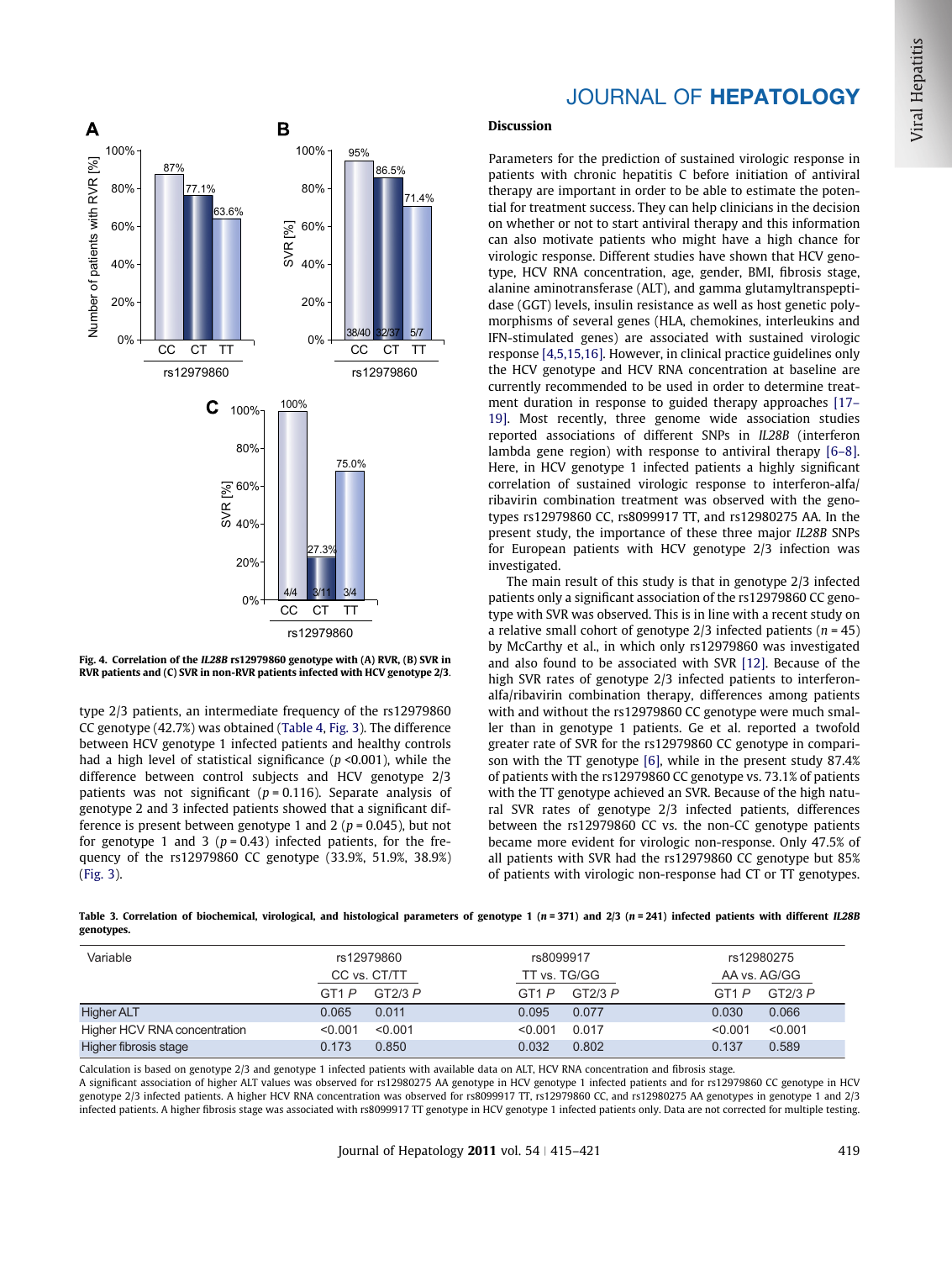## <span id="page-5-0"></span>Research Article

|            | $GT1 (n = 378)$ | $GT2/3$ (n = 267) | $GT2 (n = 77)$ | $GT3(n = 190)$ | Healthy controls ( $n = 200$ ) |
|------------|-----------------|-------------------|----------------|----------------|--------------------------------|
| rs12979860 |                 |                   |                |                |                                |
| CC.        | 128 (33.9%)     | 114 (42.7%)       | 40 (51.9%)     | 74 (38.9%)     | 98 (49.0%)                     |
| <b>CT</b>  | 191 (50.5%)     | 122 (45.7%)       | 29 (37.7%)     | 93 (48.9%)     | 85 (42.5%)                     |
| TT         | 59 (15.6%)      | 31 (11.6%)        | $8(10.4\%)$    | 23 (12.1%)     | $17(8.5\%)$                    |
| rs8099917  |                 |                   |                |                |                                |
| ТT         | 216 (57.1%)     | 169 (63.3%)       | 53 (68.8%)     | 116 (61.1%)    | 138 (69.0%)                    |
| <b>TG</b>  | 143 (37.8%)     | 88 (32.9%)        | 22 (28.6%)     | 66 (34.7%)     | 60 (30.0%)                     |
| GG         | 19 (5.0%)       | $10(3.8\%)$       | 2(2.6%)        | $8(4.2\%)$     | $2(1.0\%)$                     |
| rs12980275 |                 |                   |                |                |                                |
| AA         | 140 (37.0%)     | 116 (43.4%)       | 44 (57.1%)     | 72 (37.9%)     | 105 (52.5%)                    |
| AG         | 185 (48.9%)     | 122 (45.7%)       | 27 (35.1%)     | $95(50.0\%)$   | 82 (41.0%)                     |
| GG         | 53 (14.0%)      | 29 (10.9%)        | 6(7.8%)        | 23 (12.1%)     | 13 (6.5%)                      |

Table 4. Frequencies of IL28B genotypes in patients with HCV genotype 1, 2, 3 infection and healthy controls.

In addition, SVR in patients who achieved an RVR was significantly associated with the rs12979860 CC genotype.

Generally, the separate analysis of genotype 2 and 3 infected patients in the present study showed a significant association of the IL28B rs12979860 genotype only in genotype 3 infected patients. However, this might be due to the larger number of genotype 3 patients together with the rare event of virologic relapse or non-response in genotype 2 patients. For all single parameters (SVR, RVR, and HCV RNA concentration), and also for genotype 2 infected patients with the rs12979860 CC vs. CT/ TT genotype, a trend towards higher SVR and RVR rates as well as higher HCV RNA concentrations at baseline was observed and p-values increased in the combined analysis together with HCV genotype 3 infected patients (data not shown).

For the other two IL28B SNPs we studied, rs8099917 and rs12980275, no significant association with virologic treatment response was observed. Investigation of a comparable number of genotype 2/3 infected patients in a study by Rauch et al. also showed no correlation between the rs8099917 genotype and virologic response to pegylated interferon/ribavirin combination therapy [\[11\]](#page-6-0). In the present study, only a slightly reduced frequency of the genotypes rs8099917 TT and rs12980275 AA in comparison with carriers of the risk alleles (rs8099917 TG/GG and rs12980275 AG/GG) in patients with non-response was detected and it remains unclear whether in a larger patient cohort this association might become significant.

In addition, an association of the major IL28B genotypes with higher baseline HCV RNA concentration in genotype 1 infected patients is known from previous studies. Interestingly, in the present study for all three IL28B SNPs, a highly significant association with higher baseline viral loads was observed in genotype 2/3 as well as in genotype 1 infected patients carrying the genotypes rs12979860 CC, rs8099917 TT, and rs12980275 AA. Usually a lower baseline viral load is associated with a higher chance of SVR and it remains unclear why here the same IL28B genotype is associated with SVR and higher viral load. Furthermore, a trend towards higher ALT levels was observed in carriers of the rs12979860 CC genotype in HCV genotype 2/3 patients and in carriers of the rs12980275 AA genotype in HCV genotype 1 infected patients. In addition, a trend towards higher fibrosis stages in HCV genotype 1 infected patients was seen with the rs8099917 TT genotype. Generally, it is possible that the IL28B genotypes are also associated with inflammatory activity and fibrosis stage. However, genotype 2 and 3 patients in the present study were not completely balanced for the frequency of different fibrosis stages and larger patient populations are required to prove this potential association.

An interesting finding from a previous study describes a strong association between the rs12979860 CC genotype with the resolution of acute HCV infection in comparison to those who developed chronic hepatitis C [\[9\]](#page-6-0). This implies that an unfavorable IL28B rs12979860 genotype may predispose patients to chronic HCV infection [\[8\]](#page-6-0). The favorable rs12979860 CC genotype seems to be protective against the development of chronic hepatitis C and thus in patients who did not clear the virus spontaneously, non-favorable rs12979860 genotypes are enriched. However, this may be different according to different HCV genotypes. In the present study, the frequency of the rs12979860 CC genotype in healthy controls was 49.0%. However, in patients with chronic hepatitis C, different rs12979860 CC genotype frequencies according to different HCV genotypes were observed. The lowest frequency of the favorable rs12979860 CC genotype for SVR was detected in genotype 1 infected patients (33.9%), followed by genotype 3 patients (38.9%) and genotype 2 patients (51.9%). For chronic hepatitis C, the lowest SVR rates are observed in genotype 1 infected patients while for genotype 3 patients, higher SVR rates are observed and the highest SVR rates can be seen in genotype 2 infected patients [\[20–22\]](#page-6-0). Thus, the different SVR rates seen in the different HCV genotypes might be in part explained by different rs12979860 CC genotype frequencies. In a recent study by McCarthy et al., lower rs12979860 CC genotype frequencies in genotype 1 vs. genotype 2/3 infected patients were also observed. However, in this study, the rs12979860 CC genotype frequencies were higher in genotype 3 vs. genotype 2 infected patients [\[12\].](#page-6-0) Thus, additional studies are required to estimate the differences between IL28B genotype frequencies in patients with different HCV genotypes. Furthermore, the underlying functional mechanisms for the development of chronic hepatitis C with different HCV geno- and subtypes in the presence of a specific IL28B genotype needs to be elucidated.

In conclusion, the rs12979860 CC genotype but not the rs8099917 and rs12980275 genotypes was significantly associ-